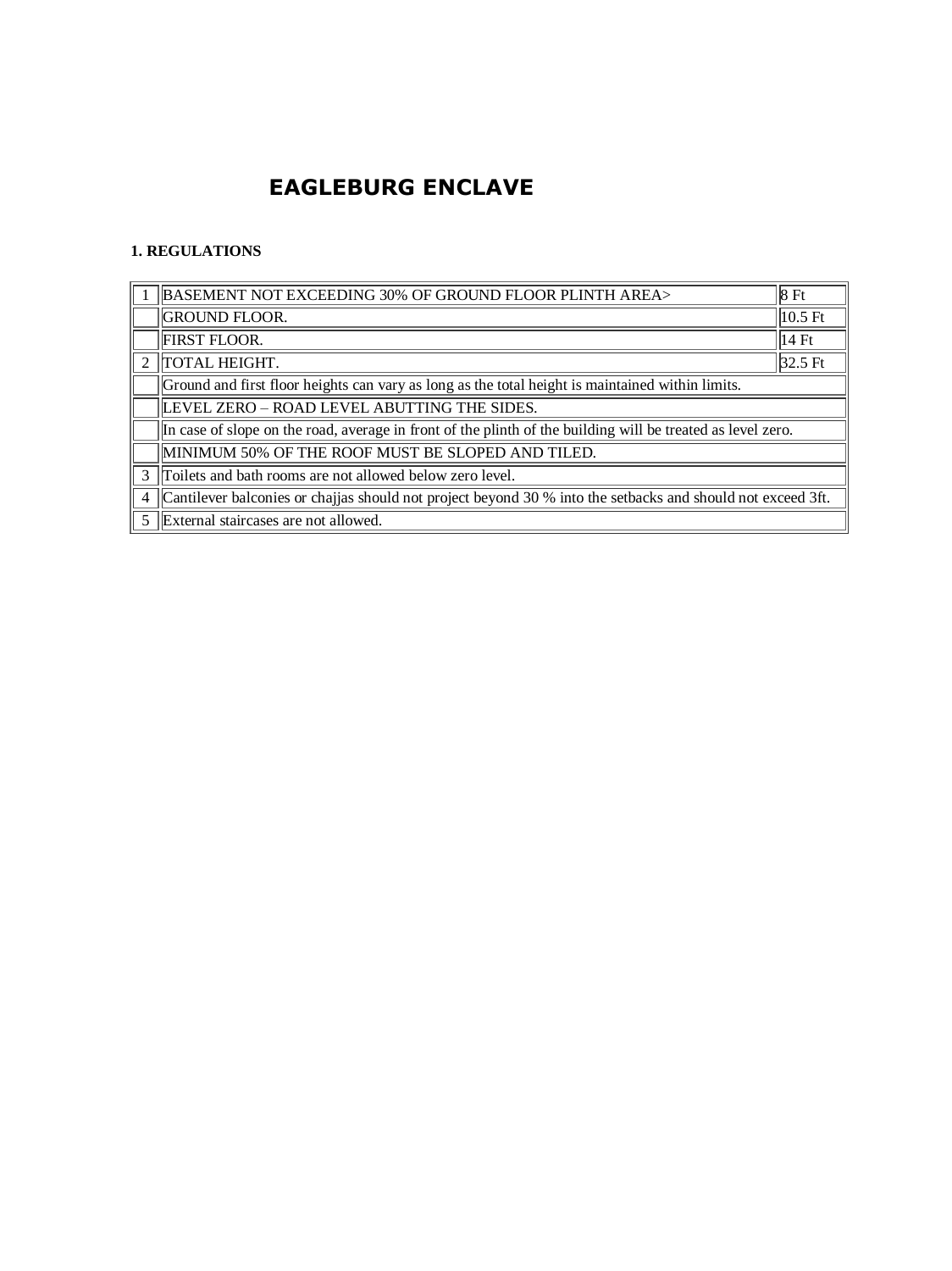## **BUILDING SETBACKS AND PERMISSIBLE BUILT UP AREA**

- The plan and elevation has to be approved by the Management, before approval by the appropriate authority. The Management will be happy to help with any approval procedures.
- Prior to starting any construction activity the owner shall submit an affidavit along with a refundable caution deposit ensuring that appointed contractor will be following all rules and regulations set by the Management and the Local Authority.
- Structural integrity of the building is the responsibility of the owner and his architect. In the event, any damage occurs to others as a result of structural problems due to design or poor construction process the owner agrees to pay the damages as determined by the Management to the concerned parties.
- All structures like servant quarters, garages, etc have to be within the said setbacks.
- Ramps elevating higher than the ground level have to be within the setbacks and should not affect the neighboring ground level.
- Toilet construction within the basement or cellar below road level is not permitted.
- Balcony, projections covered / open, cantilevered should not exceed 50% of the setbacks, subject to a maximum of 3 ft. in the first floor. The same rule applies to the terrace projections.
- Courtyards encompassed with walls on all four sides will be treated as built up area for the calculation of % coverage.
- Grill enclosures extending into the setbacks are limited to 1.5ft. For plots having width less than 72 ft. and 3ft. for plots having width above 72 ft.
- Cantilever portico will be permitted within the setbacks limits and no external access shall be permitted to the top of portico, such as sit out etc.
- Public open spaces like pavements, roads, parks should not be considered as setbacks.
- Plots should have only picket fencing. Construction of compound walls is not allowed. However retaining walls are allowed on 'case to case' basis.
- Customers can follow any architectural style of their chose provided minimum 50% of the roof is sloped.
- For buildings on Golf abutting plots, care should be taken to provide good elevations on both sides.
- Pastel range shades of paint to be used for external walls to give pleasing appearance. (Use deep dark colors are not allowed).
- Management reserves the right to allow certain marginal requirements in very exceptional cases of sites having odd shapes, size and topography of land, and existing features of the site.